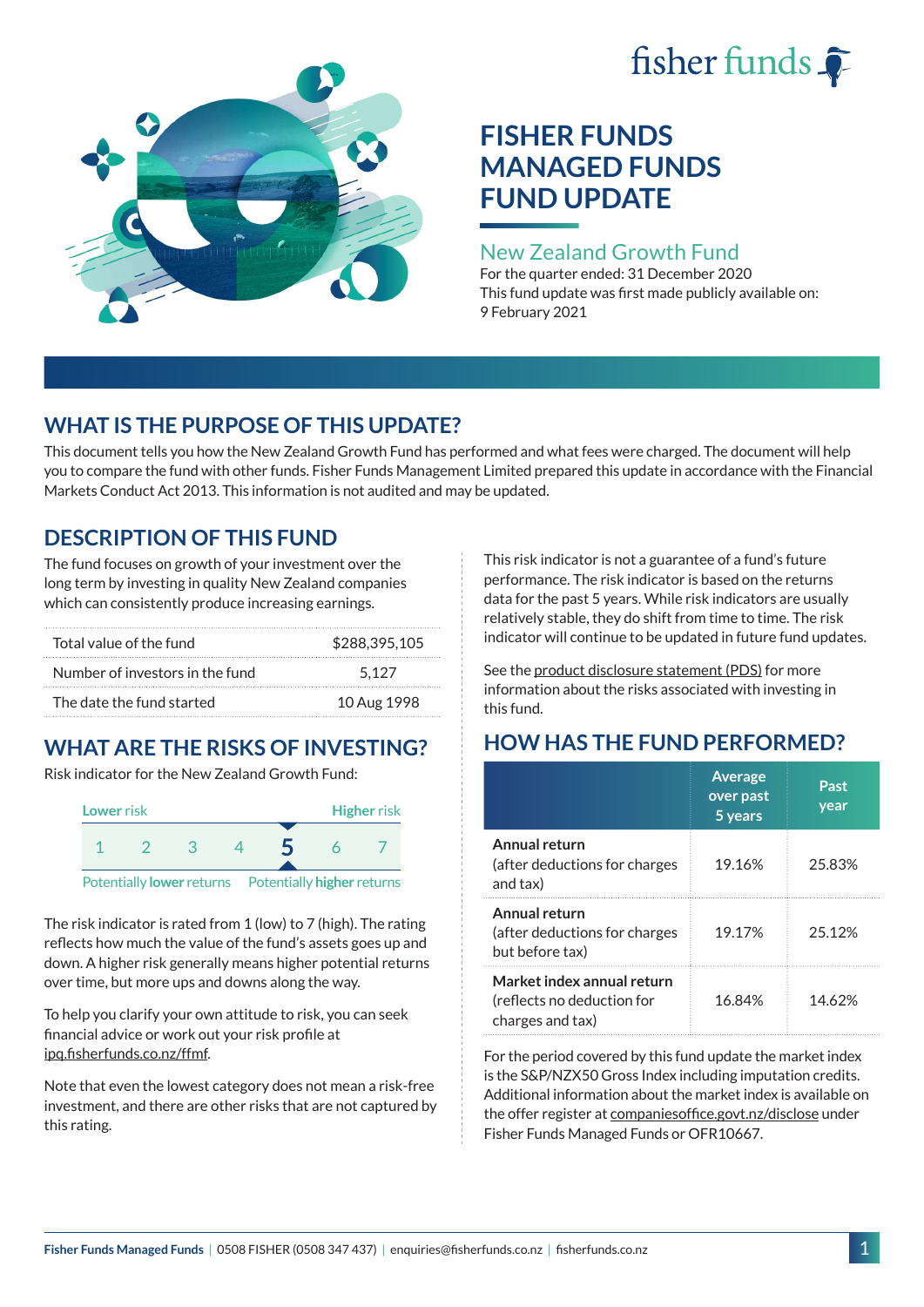## **ANNUAL RETURN GRAPH**



This shows the return after fund charges and tax for each of the last 10 years ending 31 March. The last bar shows the average annual return for the last 10 years, up to 31 December 2020.

**Important:** This does not tell you how the fund will perform in the future.

Returns in this update are after tax at the highest prescribed investor rate (PIR) of tax for an individual New Zealand resident. Your tax may be lower. The market index return reflects no deduction for charges and tax.

#### **WHAT FEES ARE INVESTORS CHARGED?**

Investors in the New Zealand Growth Fund are charged fund charges that include GST. In the year to 31 March 2020 these were:

|                                                | % of net asset value |
|------------------------------------------------|----------------------|
| <b>Total fund charges</b>                      | 3.26%                |
| Which are made up of:                          |                      |
| Total management and<br>administration charges | 1.41%                |
| Inding:                                        |                      |
| Manager's basic fee                            | 1.29%                |
| Other management and<br>administration charges | 0.12%                |
| Total performance-based fees <sup>1</sup>      | 1 85%                |

Small differences in fees and charges can have a big impact on your investment over the long term.

#### **EXAMPLE OF HOW THIS APPLIES TO AN INVESTOR**

Katie had \$10,000 in the fund at the start of the year and did not make any further contributions. At the end of the year, Katie received a return after fund charges were deducted of \$2,583 (that is 25.83% of her initial \$10,000). Katie did not pay other charges. This gives Katie a total return after tax of \$2,583 for the year.

#### **WHAT DOES THE FUND INVEST IN? Actual investment mix**

This shows the types of assets that the fund invests in.



#### **Target investment mix**

This shows the mix of assets that the fund generally intends to invest in.